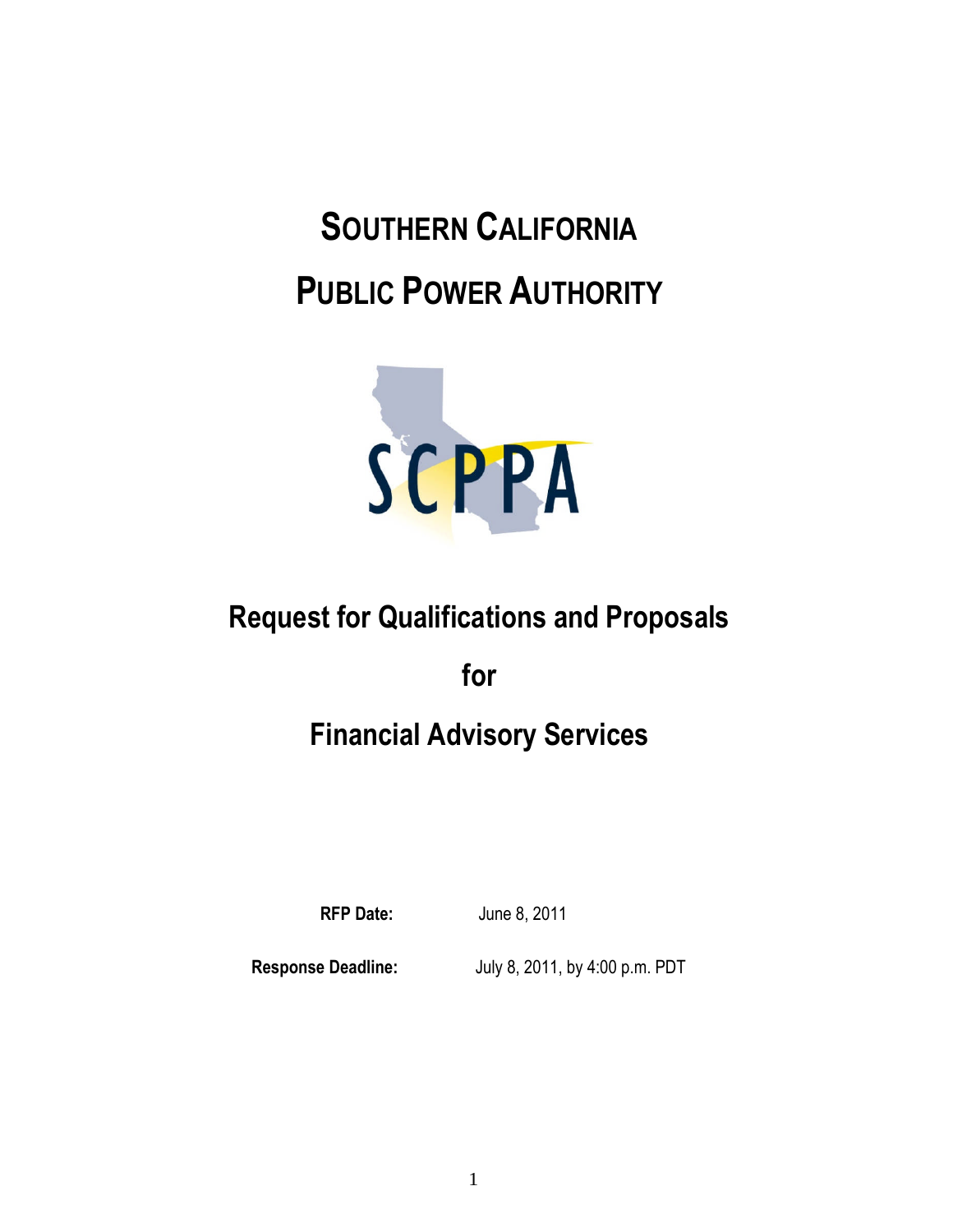### **SCPPA**

## **2011 FINANCIAL ADVISOR RFP**

### **SELECTION PROCESS TIMELINE (key estimated dates)**

| Post SCPPA website                                                  | 8-Jun    |
|---------------------------------------------------------------------|----------|
| Mail RFP to interested firms                                        | 8-Jun    |
| Deadline for receipt of RFP's                                       | 8-Jul    |
| Interviews by Finance Comm. (week of)                               | 29-Aug   |
| Finance Committee - recommendation for Board Approval (rescheduled) | 12-Sep   |
| Seek Board approval for agreement                                   | 15-Sep   |
| Effective date of new contract                                      | 1- $Oct$ |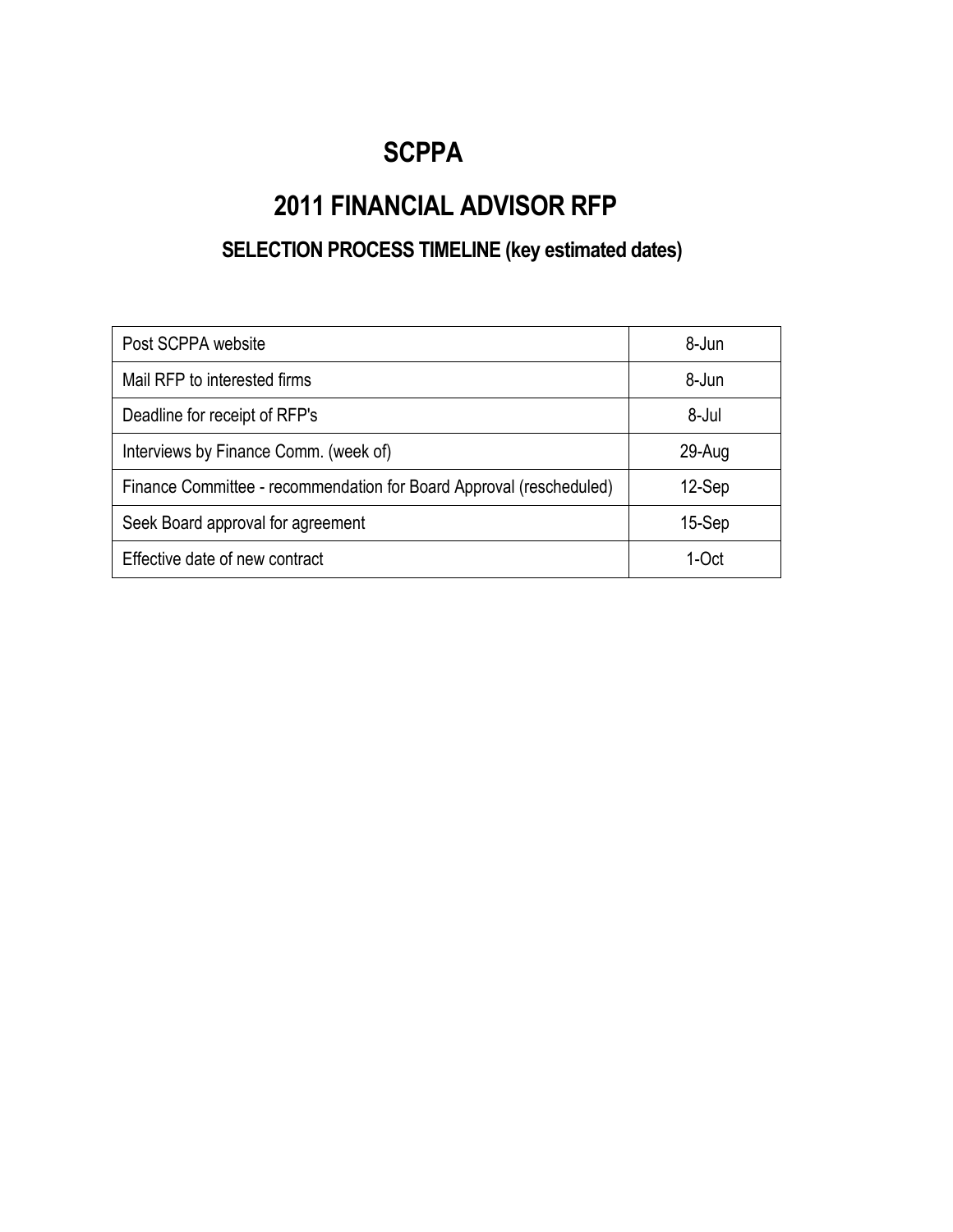## **REQUEST FOR PROPOSALS FOR FINANCIAL ADVISORY SERVICES**

The Southern California Public Power Authority (Authority) is soliciting proposals from qualified firms to provide financial advisory services.

The Authority intends to enter into an agreement with a qualified firm offering financial advisory services for a period of 3-5 years commencing on October 1, 2011. The agreement would be subject to termination by either party upon thirty days' written notice. SCPPA may extend the agreement beyond the original contract period, with the consent of the selected financial advisory firm.

The Authority, a joint powers authority and a public entity organized under the laws of the State of California, was created pursuant to the Government Code of California and a Joint Powers Agreement for the purpose of planning and financing, as well as development, acquisition, construction, operation and maintenance of projects for the generation or transmission of electric energy. Membership consists of eleven cities and one irrigation district which supply electric energy in Southern California.

During the period of the agreement, new money financings may include generation and transmission facilities and natural gas resources. The Authority also desires to continue to reduce Project costs and to help its members maintain their competitive position in the electric industry. The Authority is authorized to issue revenue bonds on a competitive or negotiated basis, in fixed or in variable rate form.

The firm selected to be the Authority's independent Financial Advisor will be precluded from underwriting the Authority's securities. However, the firm selected may purchase and sell obligations of the Authority in the secondary market.

#### **SCOPE OF WORK**

The Authority reserves the right to engage the services of an independent pricing agent in negotiating sales of its securities and/or terms and conditions of swaptions or swaps. The firm selected will be required to provide the following base level services and other general advisory services as may be requested from time to time:

1. Assist the Authority in updating and implementing strategies, plans, and policies. This includes analyzing short-term, intermediate, long-term financing options, and ongoing surveys of the financial activities of public and private electric utilities.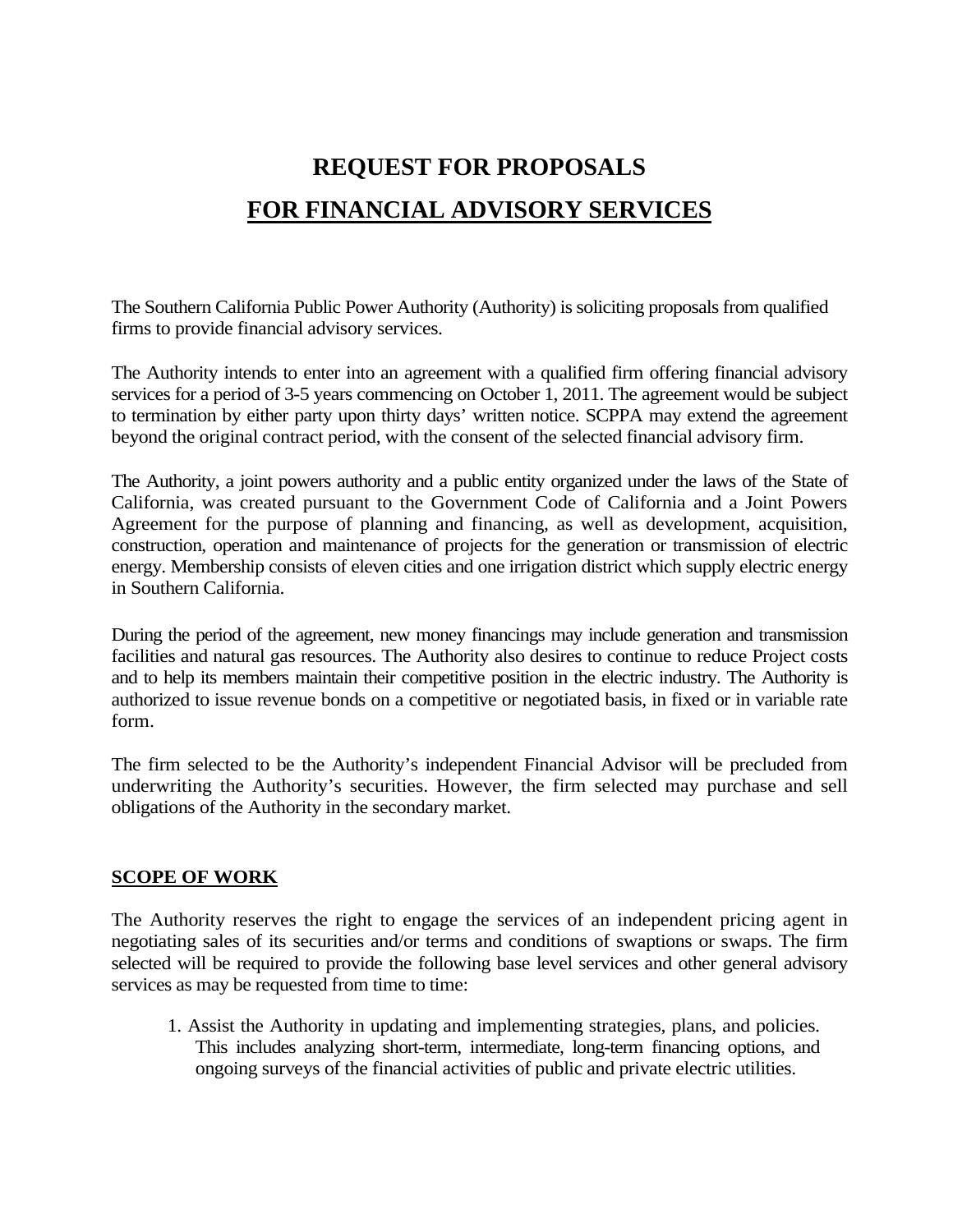- 2. Provide the Authority with information, judgments, and forecasts regarding economic, capital market, and money market conditions.
- 3. Advise the Authority on the timing, method, and structure of its security sales and provide, when requested, consultation in negotiating the components of the underwriters' spread and the pricing and other terms of the securities offered.
- 4. Assist the Authority in preparing and reviewing documents necessary for the sale of its securities and the investment of the proceeds thereof.
- 5. Assist the Authority, in coordination with the Authority's bond counsel, in ensuring that applicable laws and regulations relating to security offerings are followed.
- 6. Assist SCPPA with forming and implementing a rating strategy to optimize SCPPA's credit ratings including preparing any presentation before rating agencies, or other parties as appropriate.
- 7. Assist the Authority in evaluating the performance of syndicate members, distribution of bonds, settlement and post-settlement analyses.
- 8. Assist the Authority in restructuring its debt, including changes in variable rate exposure and early retirement of outstanding obligations.
- 9. Assist the Authority in reviewing and analyzing legislation that may have a financial impact on the Authority.
- 10. Solicit bids related to escrow funds, insurance, swap rates and other bids SCPPA may request.
- 11. When requested, assist the Authority in negotiating contracts, such as swaptions, investment agreements, purchases and sales of assets.
- 12. Upon request, prepare special studies of a financial nature and review new financial products or techniques which may be proposed to the Authority from time to time.
- 13. Assist the Authority in reviewing draft financial reports prior to publication.
- 14. Assist the Authority in developing and maintaining mailing lists for its financial statements.
- 15. Cooperate and coordinate with the Intermountain Power Authority on financial matters.
- 16. Attend monthly Finance Committee and other specific periodic meetings as requested and, upon request, attend meetings of the Board of Directors and the Investment Committee. From time to time, the Financial Advisor will be asked to meet with staff and to make presentations to the Finance Committee, the Board of Directors or selected SCPPA project committees.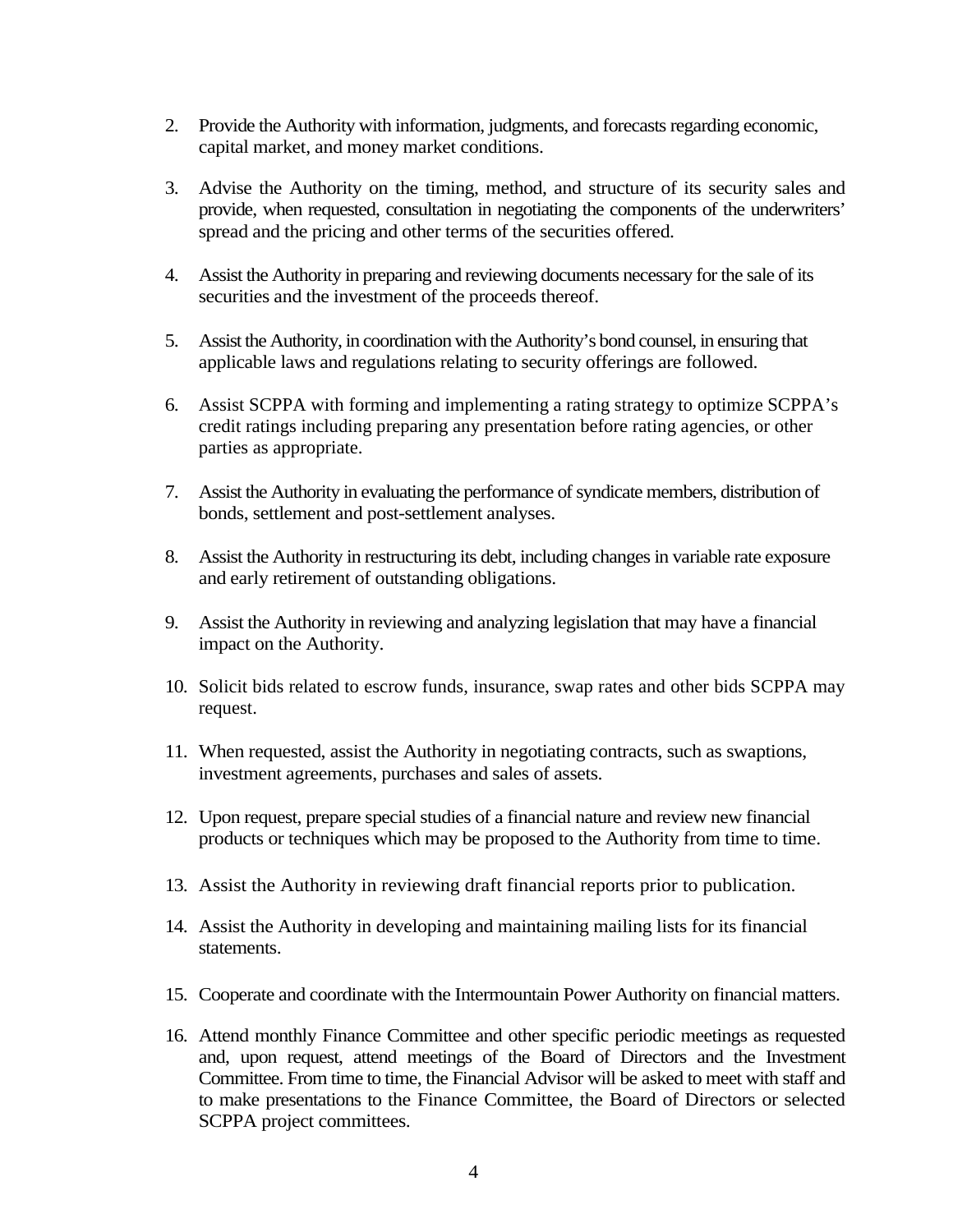A fee structure for the services to be provided should be furnished in a separate envelope or under separate cover as part of your proposal, and should indicate any billing practices that are believed to be unusual. Please identify in your proposal billing practices relating to direct costs, and indirect costs, if applicable. The Authority prefers to receive monthly billing statements. The Authority reserves the right to negotiate fees prior to awarding a contract. The Authority reserves the right to reject any or all proposals relating to financial advisory services.

In recognizing that the Authority may issue new money bonds, will continue to restructure and reduce its outstanding debt, and engage in forward and/or current refundings to reduce interest costs, please provide fee quotations as follows:

- 1. Specify an annual retainer (which would be paid at the end of each month) and expenses for general financial advisory work, indicating the total number of hours of work you propose to provide the Authority under such retainer. List the work and provide a schedule of hourly rates for each individual to be assigned to this account, as well as an average composite rate.
- 2. Upon approval of specific transactions or other non-routine work by the Board, indicate in your proposal how you will charge the Authority for such assignments.

In addition to reserving its right to negotiate an agreement, the Authority reserves its right to negotiate fees for services not anticipated by the proposer in its annual retainer prior to authorizing commencement of such work. Should the hours projected to be worked exceed the number of hours specified as part of the proposers annual retainer, the Authority reserves its right to negotiate an adjustment in fees to compensate the Financial Advisor.

The Authority has taken a position that the duties described above will cause the firm selected to be deemed "consultant" under the Political Reform Act of 1974 (Gov. Code, §8100 et seq.), as amended, and subject to that Act's restrictions and mandatory disclosure provisions.

#### **EVALUATION CRITERIA**

The key criteria for selecting a Financial Advisor will be: (1) the capability of the firm, (2) the experience of personnel assigned to the SCPPA account, and (3) the economics involved in providing service, taking into consideration the locations and travel requirements of assigned personnel.

The Authority will short-list those firms to be interviewed. The Authority will establish an order of preference of those firms interviewed, and negotiation of an agreement with the preferred firm will be undertaken. The criteria used by the Authority will include, but not be limited to, the qualifications and experience of the firm and the individuals who will provide financial advisory services on behalf of the firm to the Authority, the bidder's understanding of the Authority's requirements, the bidder's understanding of the energy industry, and the bidder's methodology and approach to financial advisory work.

The Authority reserves the right to reject any or all submittals and to waive irregularities in any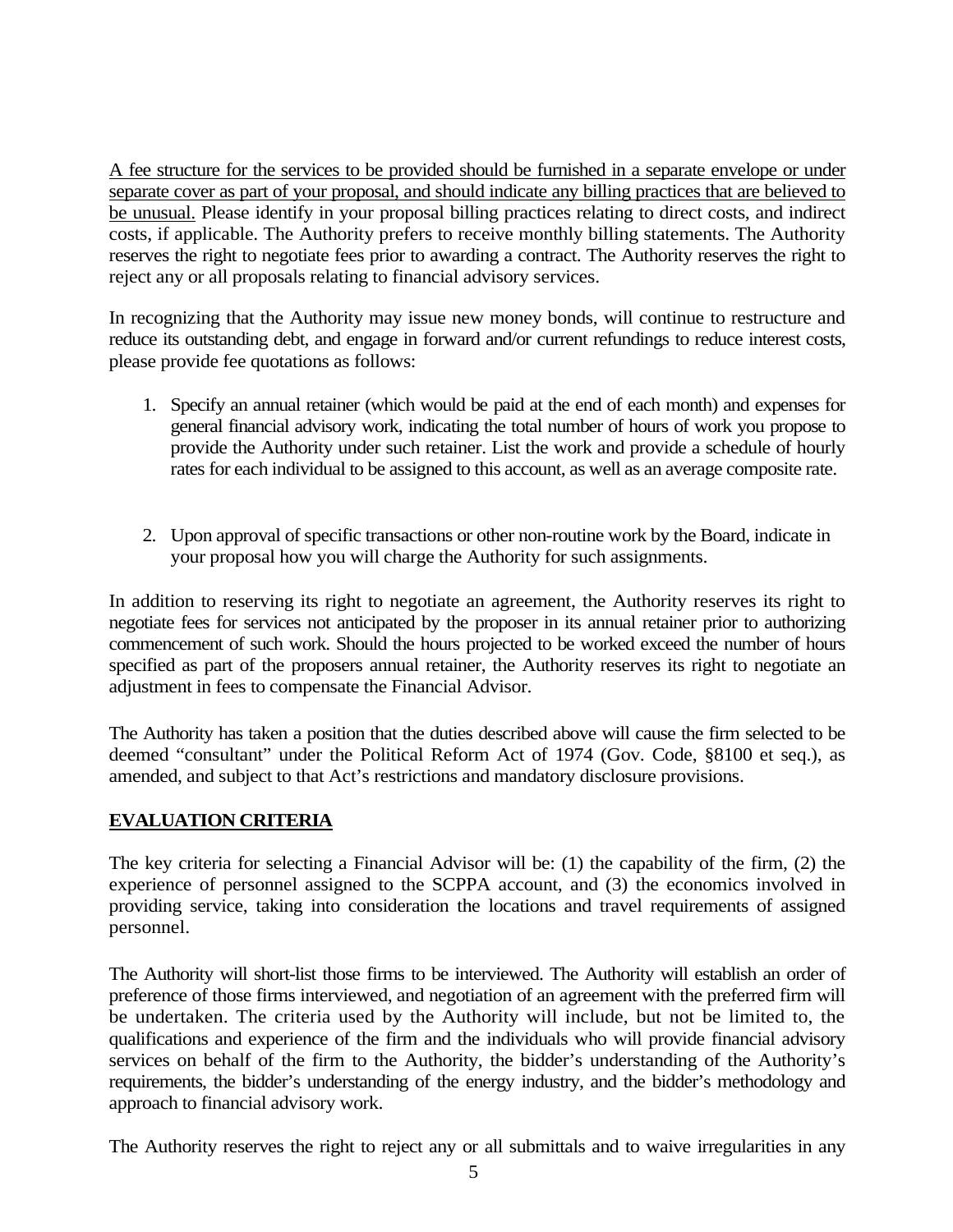submittal if that is determined to be in the best interest of the Authority. The Authority may request additional information from any of the firms submitting proposals. The Authority shall not be responsible for the cost of preparing a proposal, or travel or other costs incurred should an interview opportunity be offered. The interviews will take place in Southern California during August or possibly September, with the date, time, and location to be announced by the Authority.

If you have questions about the Authority or the process described herein, please contact the Finance and Accounting Manager, Mr. Vernon D. Oates, at (626) 793-9364. You are requested to limit your questions to matters relating to the Authority and this proposal process. Any matters relating to the qualifications of your firm should be raised only in the proposal submitted and, if applicable, the interview. The Authority's 2009/2010 Annual Report is available on the website. **Please do not contact Board members or any members of the Finance Committee members during this selection process regarding this RFP or your proposal.**

Firms not chosen for the interview process or as final candidates for the negotiation and selection process will be notified.

To be considered, please submit your proposal, plus one hard copy, to be received no later than the 4:00 pm on July 8, 2011. One additional proposal should be e-mailed to: [voates@scppa.org.](mailto:voates@scppa.org) Proposals should be addressed to:

> Mr. Vernon D. Oates Finance and Accounting Manager Southern California Public Power Authority 225 S. Lake Ave., Suite 1250 Pasadena, CA 91101

Proposals shall be submitted in a sealed package, clearly marked with:

#### **RFP for Financial Advisory Services**

The proposed fee schedule as specified in the RFP should be furnished in a separate envelope or under separate cover.

Attachment: Request for Proposal Instructions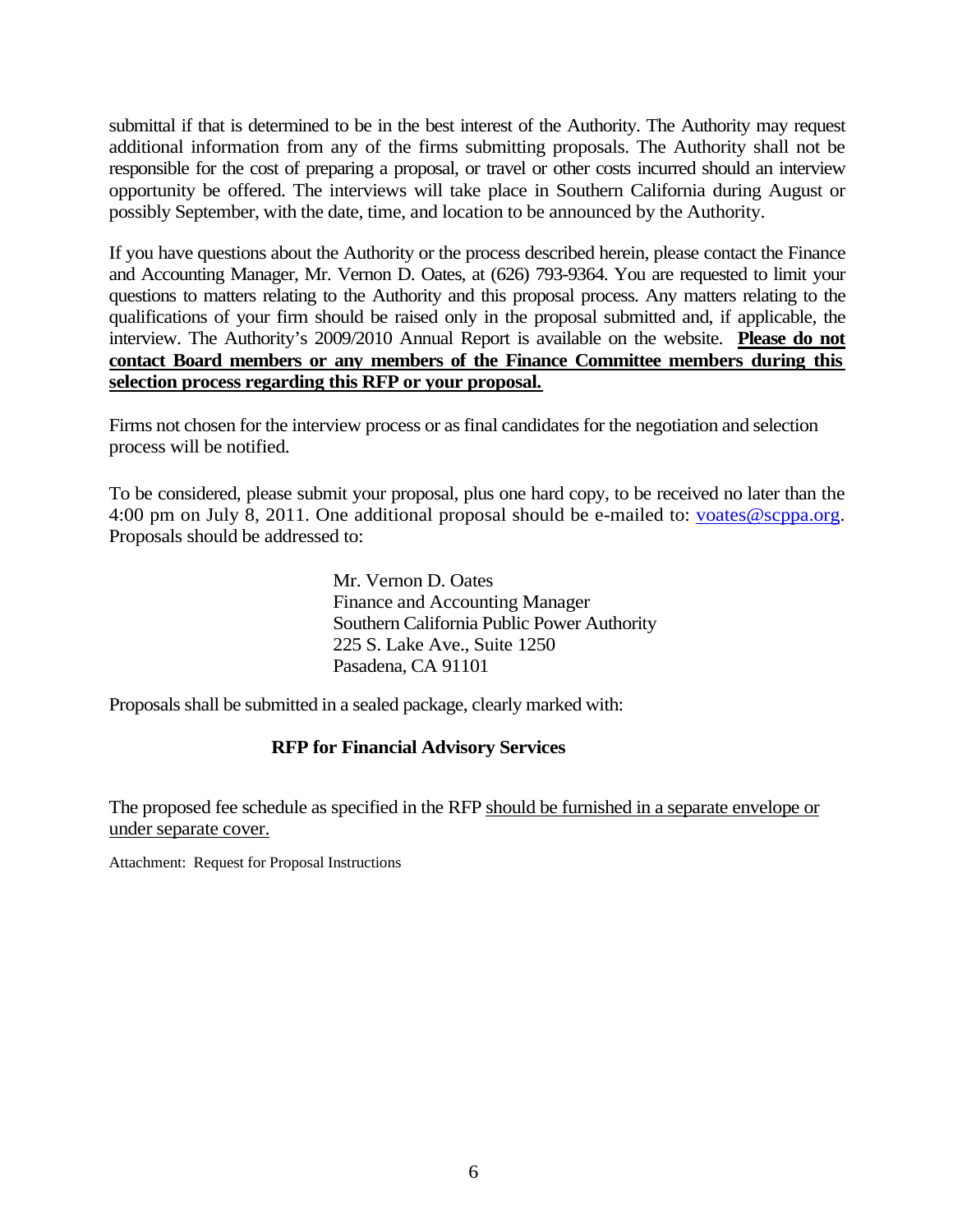### **SOUTHERN CALIFORNIA PUBLIC POWER AUTHORITY**

### **REQUEST FOR PROPOSAL INSTRUCTIONS**

To achieve a uniform review process and obtain the maximum degree of comparability, it is requested that **one original plus one copy** (and an e-mail [to voates@scppa.org](mailto:to%20voates@scppa.org) ) of your proposal be tabbed and organized as follows:

*(Please note that reference to firm shall include firms if joint proposals or subcontractors are to be used.)*

1. Letter of Transmittal

#### **Interested bidders must sign the proposal.**

2. Title Page

Show the RFP subject, name of the proposer's firm, address, telephone number, name of contact person, date proposal submitted.

3. Table of Contents

Clearly identify the material by section and page number.

- 4. Narrative
	- (a) Give a brief description of your firm's experience serving as a financial advisor and/or independent investment advisor, and provide a narrative description of relevant experience and/or capabilities, particularly with major operating utilities and joint action agencies in and outside of California. State whether your focus is as a regional firm, an east coast firm, a west coast firm, or a national service area firm. Provide recent public agency and independently owned utility references, at least five, including phone numbers of clients for which the lead individuals in your proposal served.
	- (b) Please state whether your firm has carried out any financial advisory services for any SCPPA member during the last (5) years. SCPPA members are listed on the SCPPA website at: [www.scppa.org](http://www.scppa.org/). If so, please provide the SCPPA member, the nature of the work, the dates of your engagement and the names of the SCPPA member agency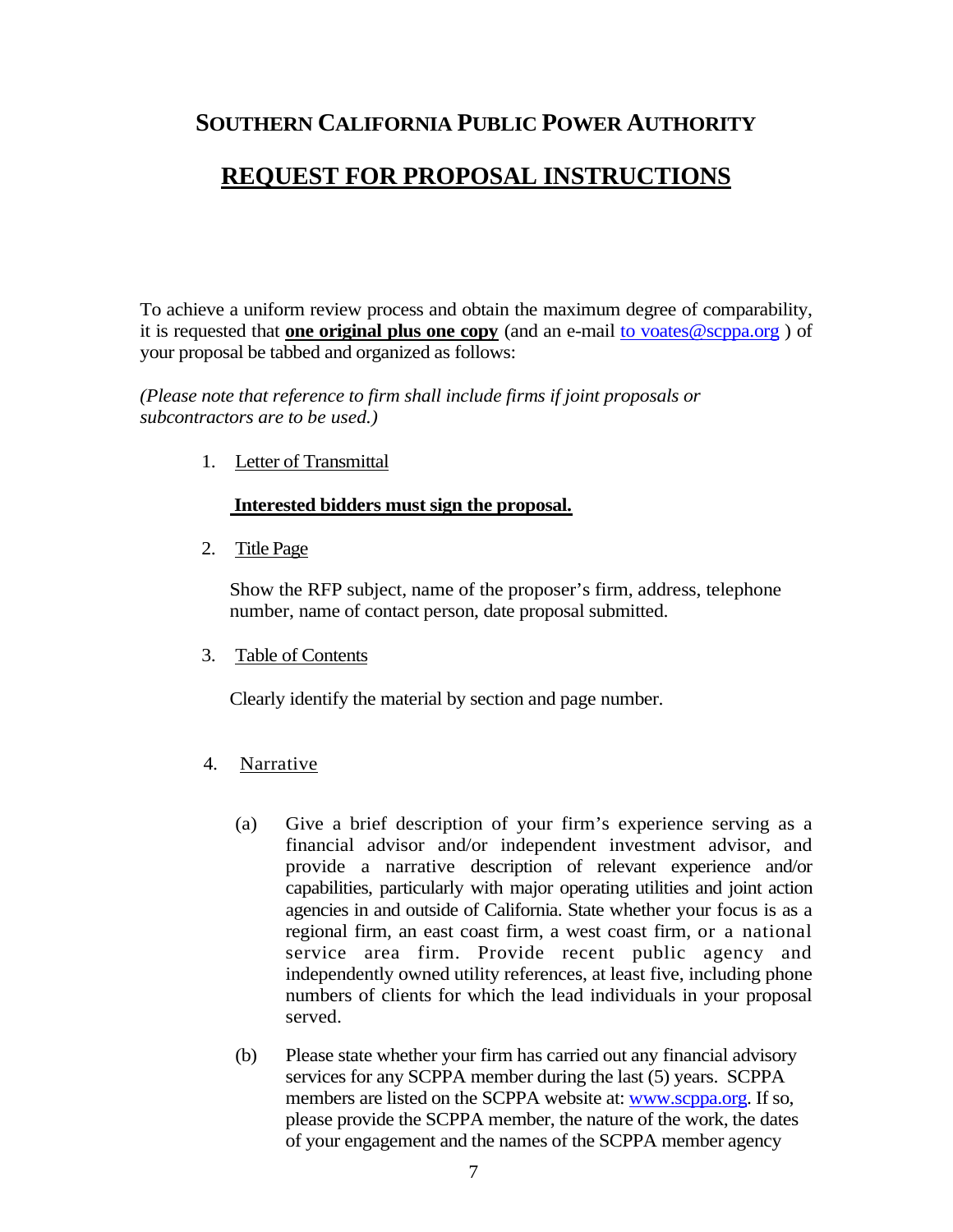personnel responsible for the administration of this work.

- (c) Describe any situations that have occurred in the last five years where your services as a Financial Advisor were terminated.
- (d) Identify the members of the team who will primarily be assigned to work on this account including their normal work location. Include resumes for such individuals. The individual(s) responsible for the day-to-day relationship with the Authority should be clearly identified. All individuals primarily assigned to work on this account must participate in the interview if your firm is selected as a finalist.
- (e) State your understanding of the work to be done and how resources will be provided to best serve the Authority.
- (f) Provide specific experience with innovative financing structures for utility projects including electricity or natural gas prepayment transactions, renewable energy projects or other unique structures. Please be specific about the Proposer's role in adding value to the transactions through reduced costs, reduced risk or other structural improvements.
- (g) Please discuss your firm's knowledge of and experience with various federal programs and incentives available to public power issuers
- (h) Describe your firm's role in evaluating financing alternatives other than bonds. Briefly mention alternatives that you believe may be appropriate for the Authority's use.
- (i) Outline the circumstances under which either a competitive or negotiated underwriting would be preferred. What role would your firm expect to play as Financial Advisor under each method?
- (j) Outline the activities your firm would undertake to facilitate the sale and marketing of the Authority's debt. Describe your firm's experience with these activities.
- (k) What role would your firm expect to play in refinancing the Authority's debt? Describe your firm's experience in this area.
- (l) Describe the tools/resources and staff analytical/modeling capability available to you in servicing the SCPPA account. Provide specific examples to support your strengths.
- (m) If your firm is an independent advisor not engaged in underwriting securities, indicate your role in structuring and pricing negotiated sales (i.e., contacts with underwriting firms, trading desks, etc. to ascertain price indications). Provide samples of structures and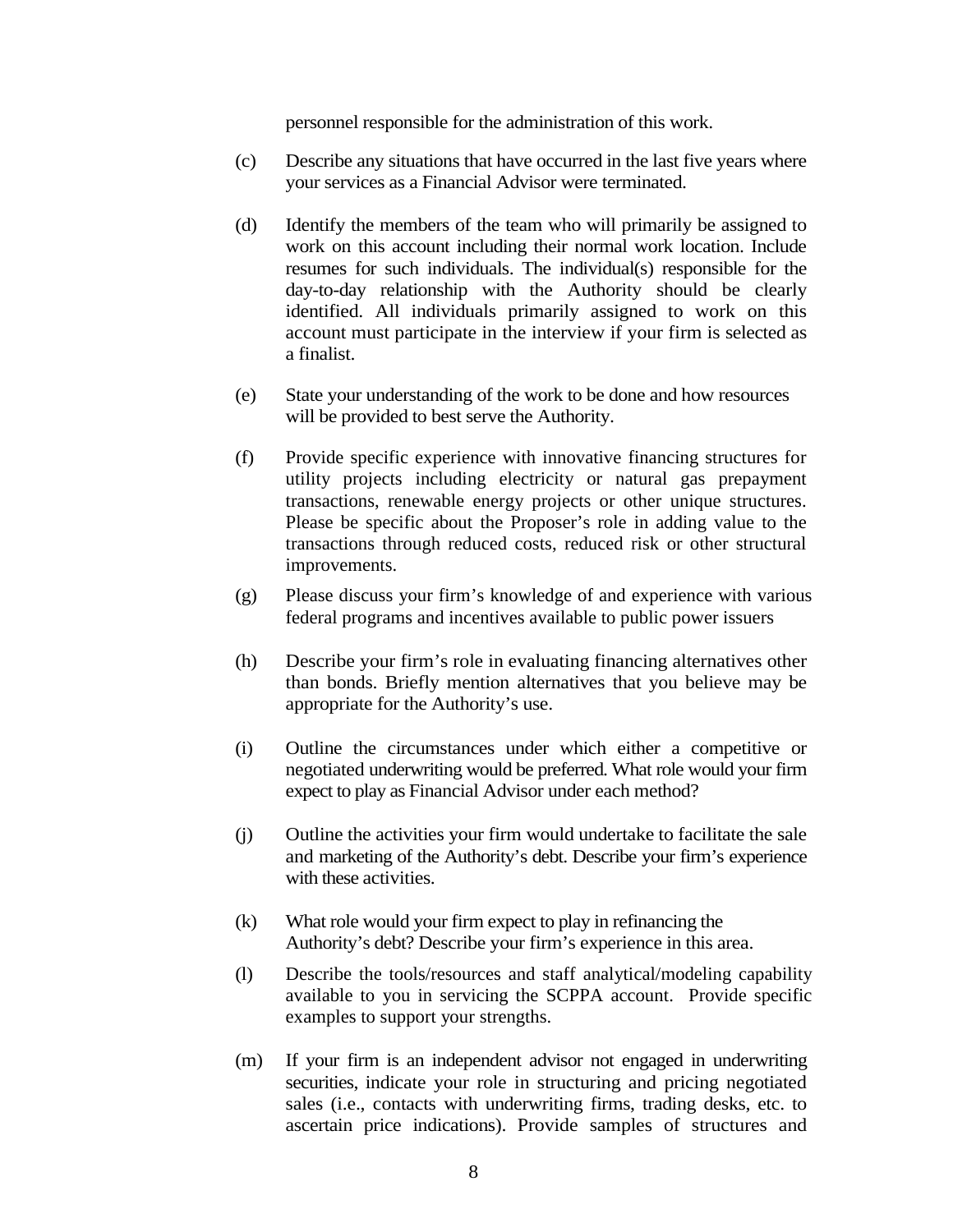savings you believe your approaches generated.

- (n) Provide a brief discussion of any other information that you believe to be relevant to your firm's qualifications and of particular interest to the Authority (i.e., your role in assisting other electric utilities in becoming lower-cost service providers and any reports that your firm prepared regarding competition and the restructuring of the electric industry).
- (o) Describe how your firm keeps current on changing market conditions, products and services, and underwriter performance.

*(If you desire to furnish statistical data or other tabulated material, please include such information as a separately bound appendix to your proposal.)*

5. Fees and Costs

Describe your proposed fee schedule as specified in the RFP and should be furnished in a separate envelope or under separate cover. The Authority reserves the right to negotiate proposed fees for general financial advisory services prior to awarding a contract, and to negotiate fees or costs for any work not covered by the retainer.

6. Insurance

Describe the limits of your errors and omissions coverage.

In addition, interested bidders must include the following declaration immediately before the proposer's signature on the proposal:

"This proposal is genuine, and not a sham or collusive, nor made in the interest or in behalf of any person not herein named; the proposer has not directly or indirectly induced or solicited any other proposer to submit a sham bid, or any other person, firm or corporation to refrain from submitting a proposal; and the proposer has not in any manner sought by collusion to secure for themselves an advantage over any other proposer."